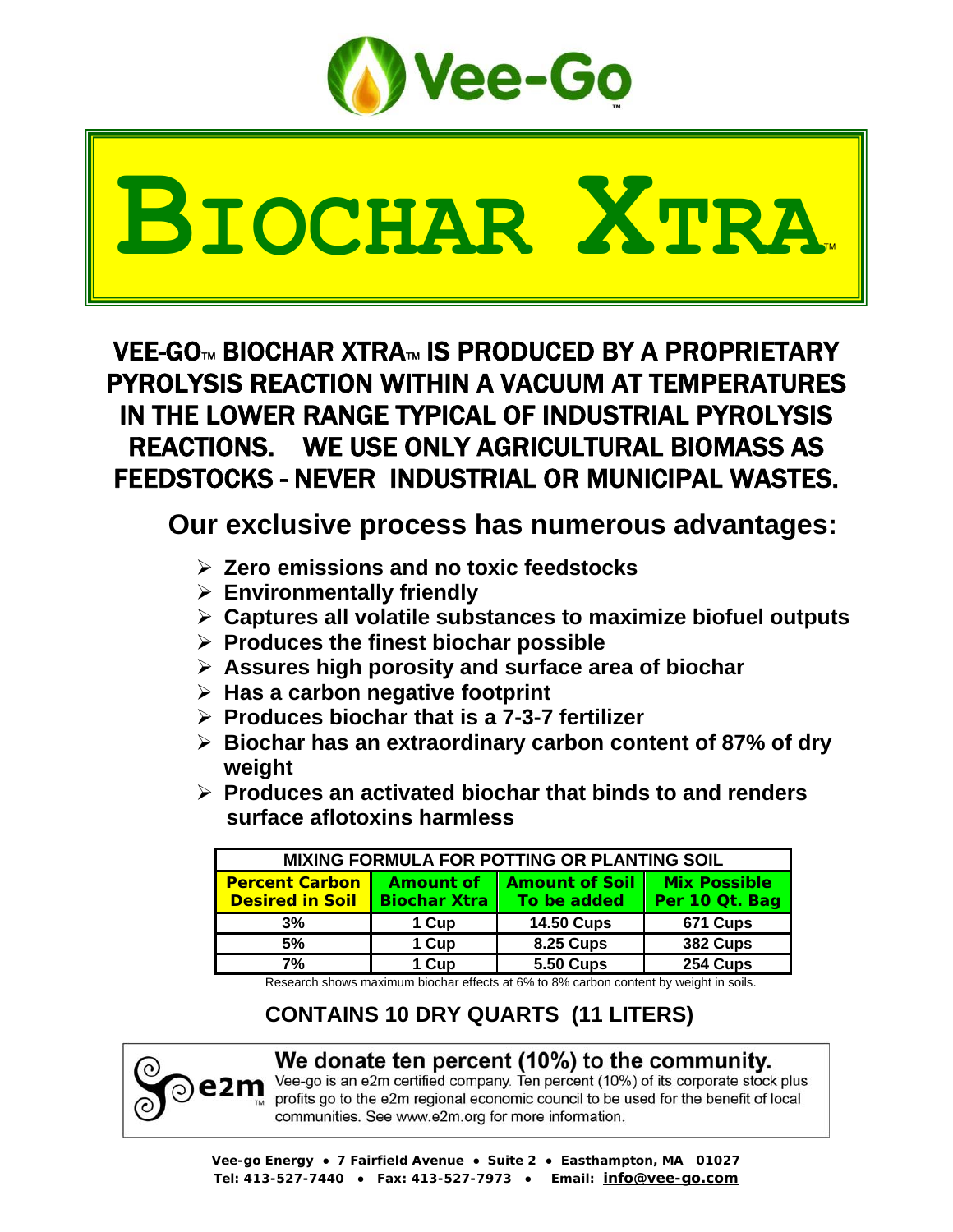

### **PROPERTIES OF BIOCHAR**

Biochar is one of the most exciting substances available in the agricultural and environmental industries for a number of reasons. It helps reverse global warming by removing CO2 global warming gas from the atmosphere and returning or sequestering it to the earth for millennia. Biochar can increase the yield of home gardens and farmland by as much as 400% depending on the soil being farmed. It can increase the efficiency of fertilizers by as much as 300% and significantly increase the nitrogen uptake of plants. It reduces the amount of global warming nitrogen gases and CO2 released into the atmosphere by agricultural land. Biochar helps the soil retain water, reducing the need for irrigation and creates a bioactive oil that is more resistant to erosion. It provides a breeding ground for numerous beneficial micro-organisms and other lifeforms that contribute to the nutrient content of foods. This enables barren soils to become fertile and promotes the growth of nutrient dense crops with significant health benefits. Biochar becomes even more effective when mixed with rock dust and other minerals, micro-organisms or trace elements It can help home gardeners produce the most plentiful, nutrient dense, and healthy crops possible.

Vee-Go's Biochar Xtra (VBX) provides all of the above benefits and provides a carbon content of 87% of dry weight, an extraordinary amount when compared to other biochars or charcoals. VBX is also a 7-3-7 fertilizer, yet has one other very important characteristic. Because it is highly active and carbon intensive, VBX has been shown to adsorb and neutralize toxic fungi that live on the soil and plague grain farms everywhere. VBX has also been tested and found to be a suitable replacement for coal in generation facilities.

To learn more about this amazing substance, visit the International Biochar Initiative website at http://www.biochar-international.org/images/White\_Paper.doc.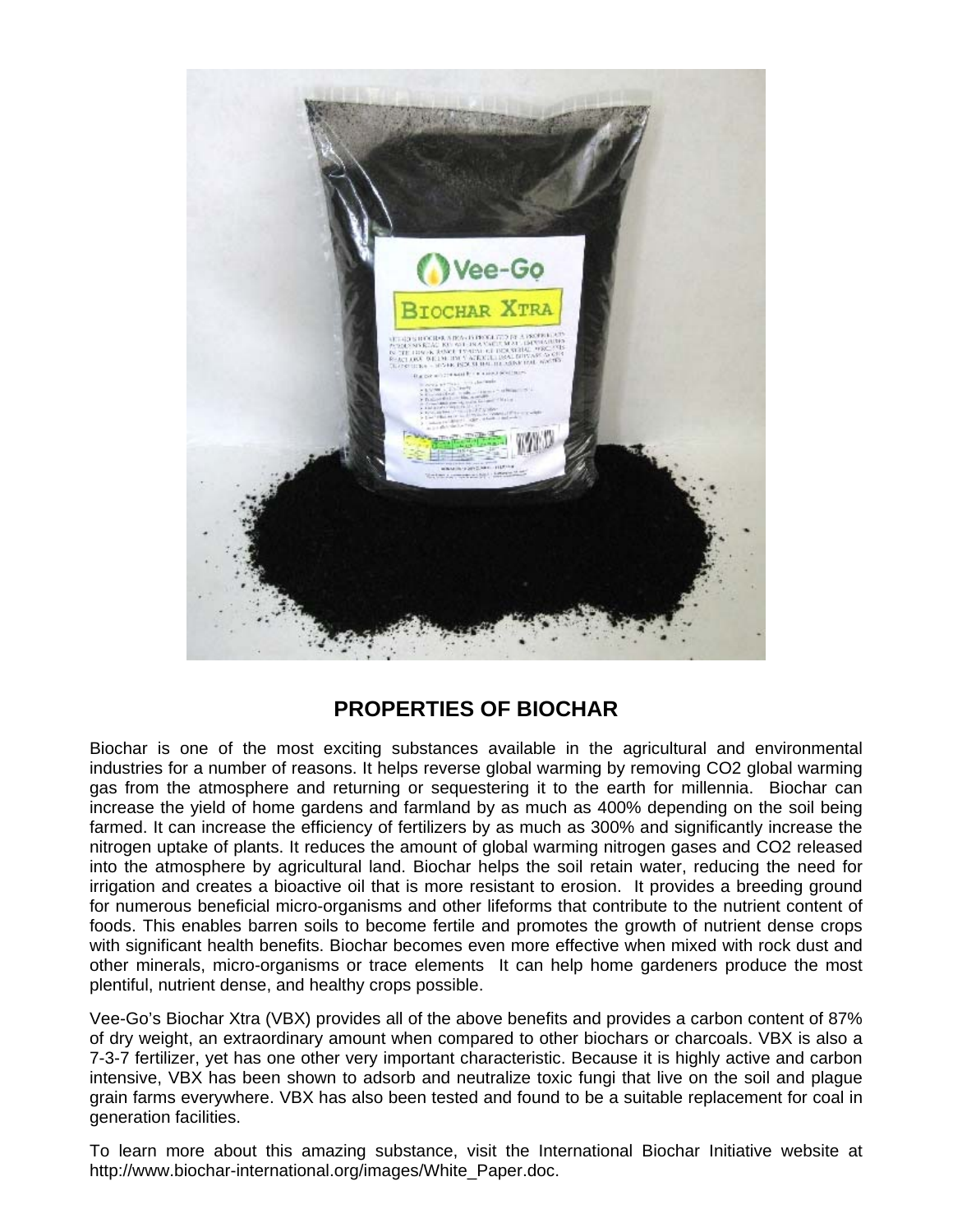

## **ELEMENTAL COMPOSITION** OF VEE-GO™ BIOCHAR XTRA™



107 Haddon Avenue, Westmont, NJ 08108 Phone: (856) 858-4800

EMSL Case No.: 360600014 Sample(s) Received: 1/6/06 Date of Analysis: 1/20/06/Rev1/31/06 Date Printed: 4/11/06

Table 2: Elemental composition of the material from the sample as determined by XRF analysis.

| Sample         | <b>Elements</b>           | Concentration |
|----------------|---------------------------|---------------|
| Identification |                           | (wt %)        |
| Soy Ash        | Carbon (C)                | 86.73         |
|                | Nitrogen (N) (see Note 2) | 7.2           |
|                | Potassium (K)             | 3.69          |
|                | Phosphorus (P)            | 0.922         |
|                | Calcium (Ca)              | 0.509         |
|                | Magnesium (Mg)            | 0.476         |
|                | Aluminum (AI)             | 0.18          |
|                | Sulfur (S)                | 0.109         |
|                | Iron (Fe)                 | 0.084         |
|                | Silicon (Si)              | 0.045         |
|                | Chlorine (CI)             | 0.016         |
|                | Titanium (Ti)             | 0.012         |
|                | Zinc (Zn)                 | 0.0099        |
|                | Copper (Cu)               | 0.0071        |
|                | Manganese (Mn)            | 0.0069        |
|                | Strontium (Sr)            | 0.0031        |
|                |                           |               |
|                |                           |               |

Note 2: Nitrogen cannot be analyzed with the XRF instrument used in this analysis. Therefore, the total nitrogen concentration as derived by EPA method 351.3 was used in the matrix description to derive the concentration of other elements found in the sample.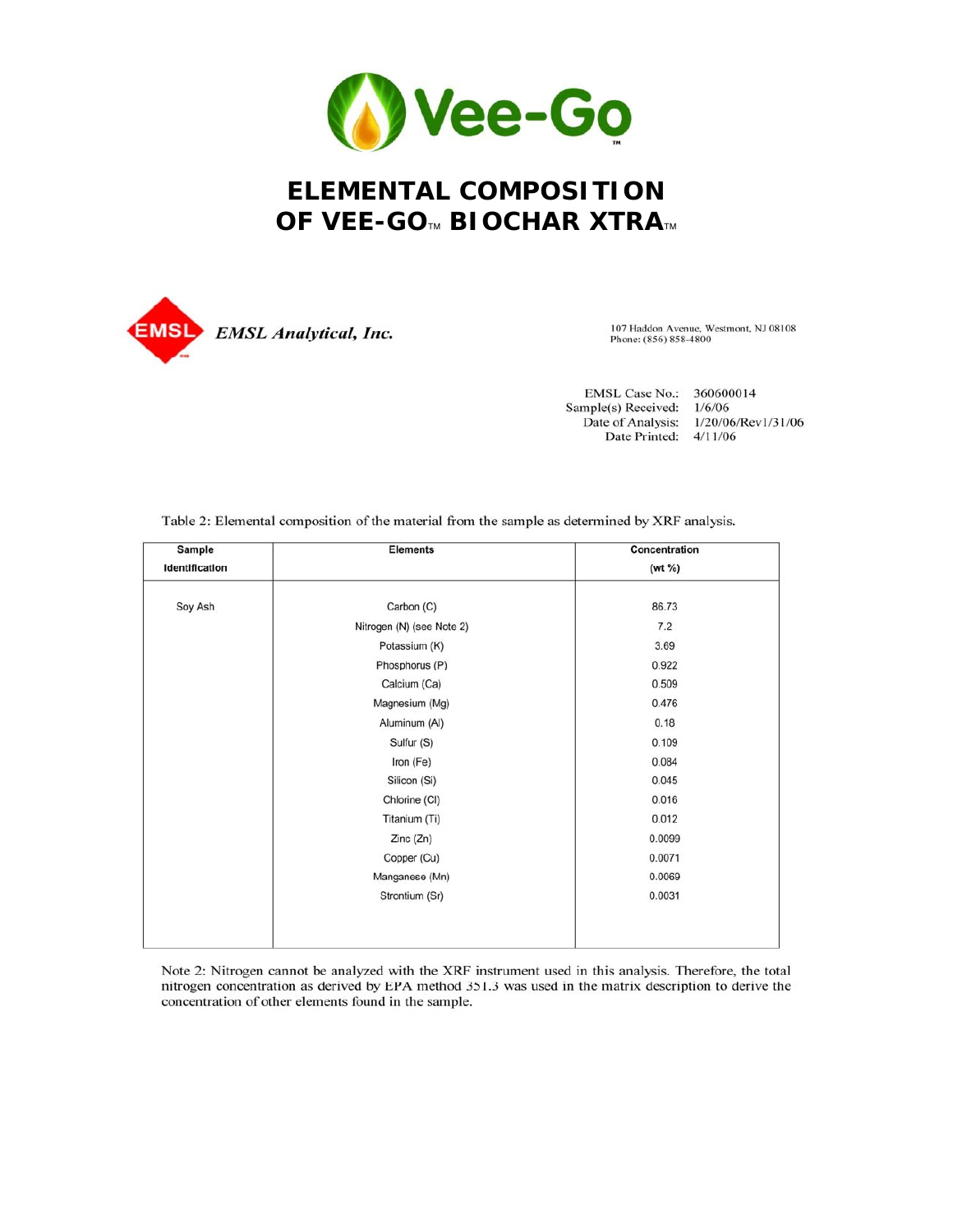

## **AFLOTOXIN BINDING TEST RESULTS OF VEE-GO**™ **BIOCHAR XTRA**™

#### **\*\*\*\*\*\*\*\*\*\*\*\*\*\*\*\*\*\*\*\*\*\*\*\*\*\*\*\*\*\*\*\*\*\*\*\*\*\*\*\*\*\*\*\*\*\*\*\*\*\*\*\*\*\*\*\*\*\*\*\*\*\*\***

#### **RESEARCH NOTE: CLS 07-081 8/23/07 DJS BIOCHAR SAMPLE FROM VEE-GO ENERGY**

#### **INTRODUCTION**

A sample of a biochar was received from Vee-Go Energy in early June 2007. Analysis of the products toxin binding properties was requested. After receipt of the sample in early August an analysis of the samples ability to bind aflatoxins was assayed using the two-step binding model.

#### **MATERIALS AND METHODS**

Aflatoxin challenge was 5 ppb of each of B1,B2, G1 and G2. Dosage of binders was 10, 30 and 50 mg in 10 ml of toxin containing buffer. Initial pH was 3.0 and the desorption pH buffer was at 6.8. RP-HPLC analysis was conducted using fluorescence detection. Standards and challenge toxin was prepared from stock standard solutions that were prepared from Sigma standards purchased in July 07.

#### **RESULTS**

**Binding efficiency of Vee-Go Energy Charcoal Sample w/Aflatoxin B1, B2, G1 and G2 @ 5 ppb each**



**Figure 1**. Aflatoxin binding results of biochar sample submitted from Vee-Go Energy using the two step test model.

|                | <b>Toxin/Dose</b><br>(mg/10ml) | <b>Adsorptio</b><br>n % | <b>Desorptio</b><br>n % | <b>Efficiency</b><br>% |
|----------------|--------------------------------|-------------------------|-------------------------|------------------------|
| <b>B1</b>      | 10 <sub>mg</sub>               | 77.6                    | 9.6                     | 68.0                   |
|                | 30 mg                          | 91.1                    | 9.6                     | 81.5                   |
|                | 50 <sub>mg</sub>               | 94.5                    | 11.0                    | 83.5                   |
| <b>B2</b>      | 10 <sub>mg</sub>               | 57.1                    | 10.6                    | 46.6                   |
|                | 30 mg                          | 79.8                    | 8.0                     | 71.7                   |
|                | 50 mg                          | 86.9                    | 5.7                     | 81.1                   |
| G1             | 10 <sub>mg</sub>               | 52.7                    | 2.1                     | 50.6                   |
|                | 30 mg                          | 64.9                    | 0.0                     | 64.9                   |
|                | 50 mg                          | 66.9                    | 0.0                     | 66.9                   |
| G <sub>2</sub> | 10 <sub>mg</sub>               | 34.8                    | 9.1                     | 25.7                   |
|                | 30 mg                          | 60.4                    | 9.3                     | 51.1                   |
|                | 50 mg                          | 70.9                    | 8.6                     | 62.3                   |

**Table 1.** Tabulated binding data for biochar sample received from Vee-Go Energy.